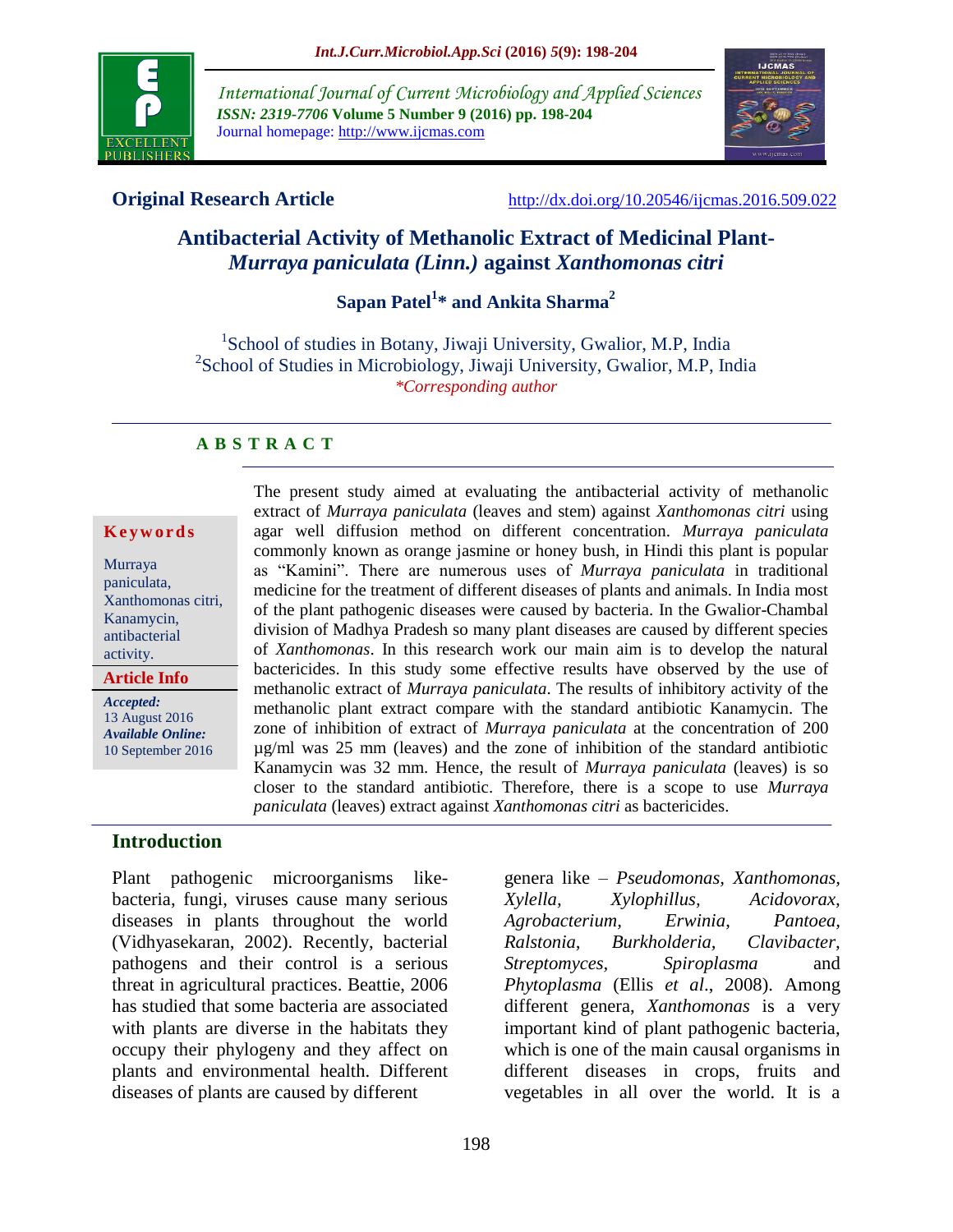Gram- negative bacterial genera. Pathovars of *Xanthomonas* are known to cause disease on several vegetable and crops and are reported to have developed resistance to Kanamycin, Ampicillin, Penicillin and Streptomycin (Weller and Saettler, 1980; Nafade and Verma, 1985; Verma *et al.,* 1989; Rodriguez *et al.,* 1997). *Xanthomonas* species can cause bacterial spots and blights of leaves, stems and fruits, citrus canker on a wide variety of plant species (Boch *et al*., 2010). There have been different methods for control of bacterial diseases in plants by the use of different methods like spraying with antibiotics and copper compounds along with pesticides are usually applied. Microorganisms have developed resistance against antibiotics and this has created risk in the treatment of infectious diseases and phytopathogens (Nagumanthri *et al.,* 2012). Bruce, 2010 has studied that synthetic pesticides have provided cost-effective control of pests over the last few decades but have several disadvantages like damage to environment and also provide direct affect to human health as well. However, the development of new pesticides is important towards combating resistant pathogens. The increasing incidence of pesticides resistance is further fueling the need for new generation of pesticides which are natural and ecofriendly (Kavitha & Satish, 2011). Recently, in plant pathology the great attention is dedicated to search and produce medicinal plant extracts. This is one of the best ways to substitute synthetic pesticides and antibiotics for inhibition of plant pathogens and also provide beneficial effect to environment and living being in the world. Plant based antimicrobials have enormous therapeutic potential as they can serve the purpose with lesser side effects that are often associate with synthetic antimicrobials (Nagumanthri *et al.,* 2012). However, the decade has been witnessed an

increase in the investigation of plants as a source of plant and human disease management (Kamaba and Hassan, 2010). In the report of World Health Organization, 2008 medicinal plants that contain biochemical compound can be used for therapeutic purposes or those that synthesize metabolites to produce useful drugs. *Murraya paniculata* (Linn.), commonly known as orange jasmine or honey bush belongs to the family Rutaceae and is also known as Chalcas exotica, Chalcas paniculata, and Camunium exoticum (Seidemann, 2005). It is distributed throughout the world like- India, Bangladesh, tropical Srilanka to Myanmar, southern China, Taiwan, Thailand and eastwards throughout the Malaysian region to northeastern Australia and Caledonia. *M. paniculata* is commonly used in traditional medicines for the treatment of diarrhea, abdominal pain, stomach ache, dysentery, headache, edema, thrombosis and stasis of blood. Thus, the objective of present study is to determine the antibacterial activity of methanolic extract of leaves and stem of *Murraya paniculata* against *Xanthomonas citri.*

# **Materials and Methods**

# **Collection of Plant material**

Different parts of plants like leaves and stem were collected from Jiwaji University campus, Gwalior (M.P.), India during the month of February to March 2016.

### **Preparation of Plant Extract**

Fresh leaves and stem of *M. paniculata* were washed 2-3 times with tap water and subjected to shade drying at room temperature. The dried plant material was powdered using a clean mixer grinder and filled in air tight container and store in a dry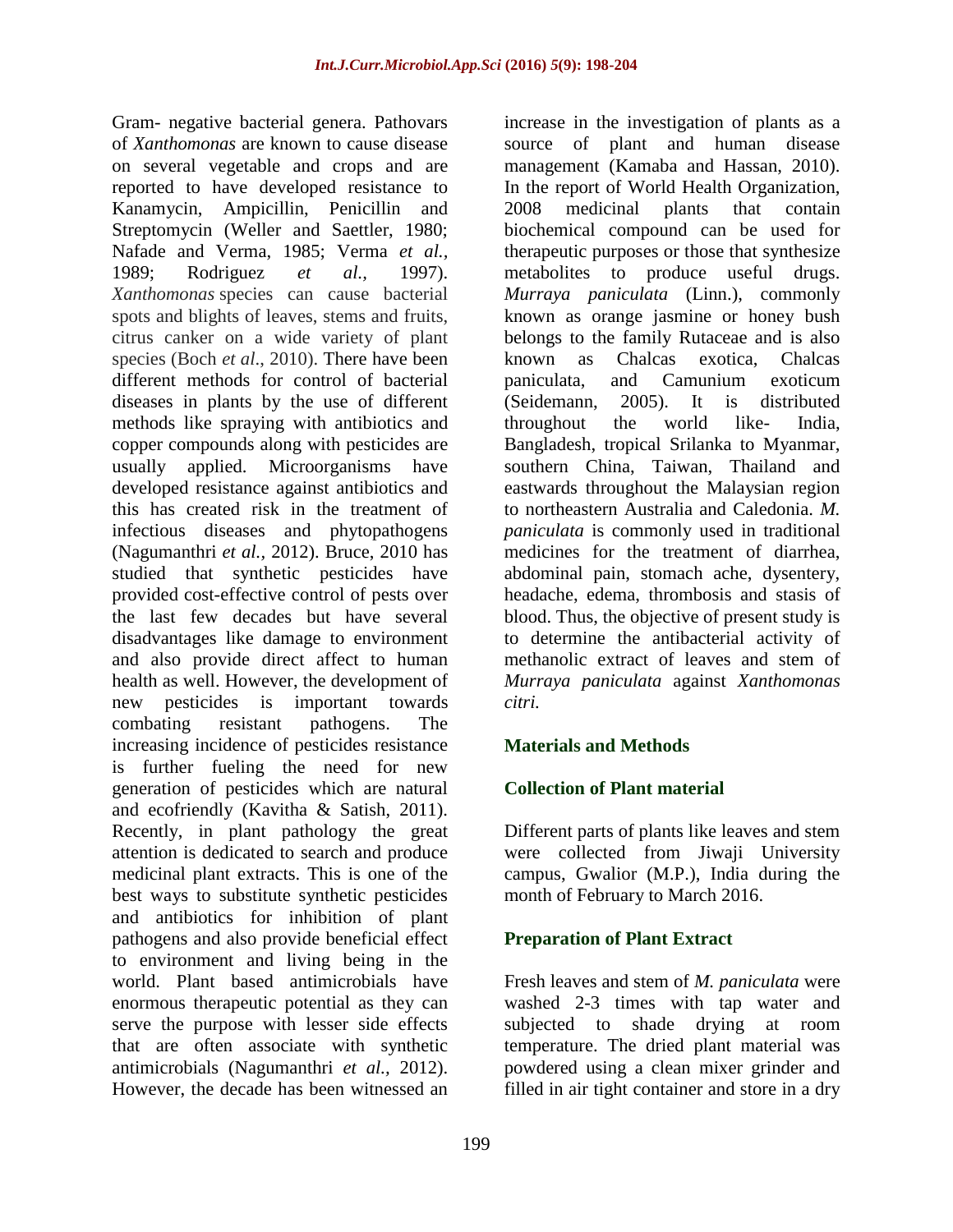place on room temperature until analysis (Harborne, 1979).

# **Methanol Extraction**

The powdered materials of *M. paniculata* were extracted with methanol. During extraction the ratio was taken 1:10 placed into Soxhlet apparatus which run for ten cycles. The duration of each cycle was about 55 minutes. After the completion of ten cycles the color of powdered material was disappeared or light. After extraction the crude extract were evaporated at  $40^{\circ}$ C with the help of Hot plate stirrer. The extracts were collected and stored at  $4^{\circ}$  C in sterile air tight containers for further analysis (Harborne, 1979).

# **Antibacterial assay**

*Xanthomonas citri* (ITCC NO. BN0001) was procured from the Indian Agriculture Research Institute (IARI), Pusa, New-Delhi. The antibacterial activity of methanol extract of leaves and stem of *M. puniculata* was tested by agar well diffusion method (Akpata and Akinrimisi, 1977). The extract of leaves and stem of *M. puniculata* were dissolve in DMSO (Dimethyl Sulphoxide) in a concentration of 100mg/ml. In this method wells were made in Muller Hinton Agar (MHA) medium using sterile cork borer after the spreading of bacteria. The method is suitable for organisms that grow rapidly overnight at  $35-37^0$ C. The previously inoculated bacterial strain was spread on MHA. After few minute, five wells were made in each Petri plate and loaded with different concentration (40, 80, 120, 160 and 200µg/ml). Similar concentration (40, 80, 120, 160 and 200 µg/ml) of antibiotic Kanamycin solution was added in another plate for positive control. Plates were incubated at  $37^0C$  for 24hrs. The zone of inhibition of bacterial growth around each

well is measured and the susceptibility is determined. Antibacterial activity was evaluated by measuring zone of inhibition by using Hi-media zone scale.

# **Results and Discussion**

The antibacterial activity of Methanolic extract of *M. paniculata* was investigated using agar well diffusion method, against *Xanthomonas citri* at different concentration (40µg/ml, 80µg/ml, 120µg/ml, 160 µg/ml and 200µg/ml) after 24 hours of incubation we observed that the zone of inhibition was shown in Table 1:

# **Zone of Inhibition (ZOI)**

The antibacterial activity of Methanol extract of *M. puniculata* (leaves) showed the maximum zone of inhibition 25mm at the concentration of 200 µg/ml against *X.citri*  followed by 22mm at the same concentration of *M. puniculata* (stem),  $21$ mm (stem) at  $160 \mu g/ml$ ,  $20$ mm (leaf) at same concentration, 20 mm(leaf) at 120 µg/ml, 16mm (stem) at same concentration, 13mm (stem) at 80 µg/ml, 12mm at same concentration and 12mm (leaf) at 40 µg/ml, 10mm (stem) at the same concentration of Methanol extract of *M. puniculata*. Highly significant antibacterial activity was observed in *M. puniculata* (leaf) 25mm at the concentration of 200 µg/ml We have done parallel experiment with Positive control antibiotic Kanamycin which shows significant antibacterial activity against *X.citri.,* which are showed in Table -1 and Graph 2.

Herbal medicines play an important role to cure various plant and animal diseases. Recently the works on plant pathogen by various scientists have been extensively increased throughout the world (Satish *et al*., 1999; Britto *et al*., 2011). In this study we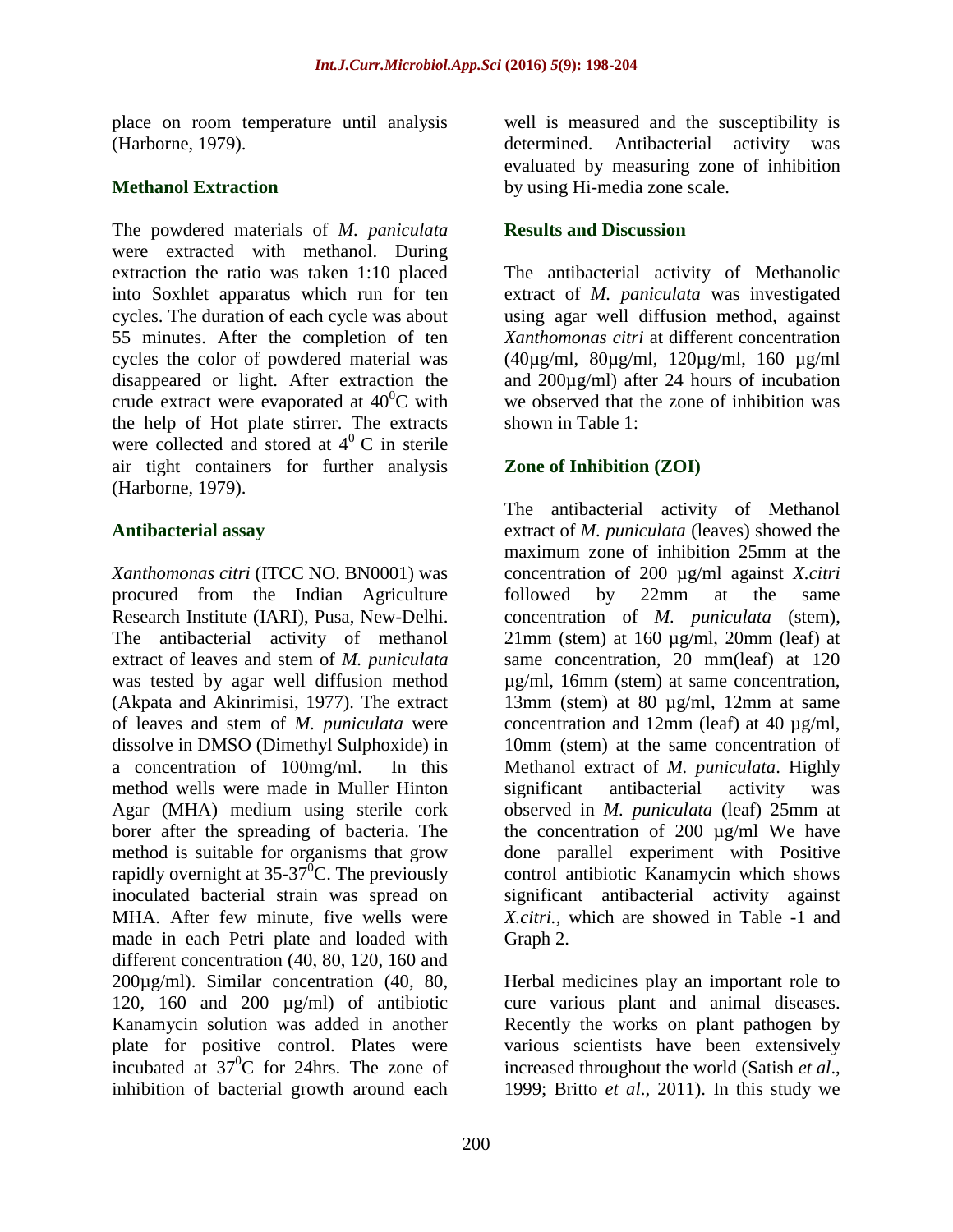checked the antibacterial activity of methanolic extract of *M. paniculata* against *X.citri*. *X.citri* severely affects many citrus

crop and cause big economic impact on farmers throughout the world (Prakash *et al*., 2012).

**Table.1** Antibacterial activity of *M. paniculata* (Leaf and Stem) against *Xanthomonas citri* on different concentration compared with positive controls (zone of inhibition in mm)

| <b>S. No.</b>  | Concentration $(\mu g/ml)$ | <b>Sample</b> | <b>Methanolic extract</b><br>$(ZOI$ in mm.) | Kanamycin<br>(ZOI in mm.) |
|----------------|----------------------------|---------------|---------------------------------------------|---------------------------|
| 01             | 40                         | Leaf          | 12                                          |                           |
|                |                            | <b>Stem</b>   | 10                                          | 26                        |
| 02             | 80                         | Leaf          | 12                                          |                           |
|                |                            | <b>Stem</b>   | 13                                          | 28                        |
| 0 <sub>3</sub> | 120                        | Leaf          | 20                                          |                           |
|                |                            | <b>Stem</b>   | 16                                          | 29                        |
| 04             | 160                        | Leaf          | 20                                          |                           |
|                |                            | <b>Stem</b>   | 21                                          | 30                        |
| 0 <sub>5</sub> | 200                        | Leaf          | 25                                          |                           |
|                |                            | <b>Stem</b>   | 22                                          | 32                        |

**Zone of Inhibition (ZOI)**

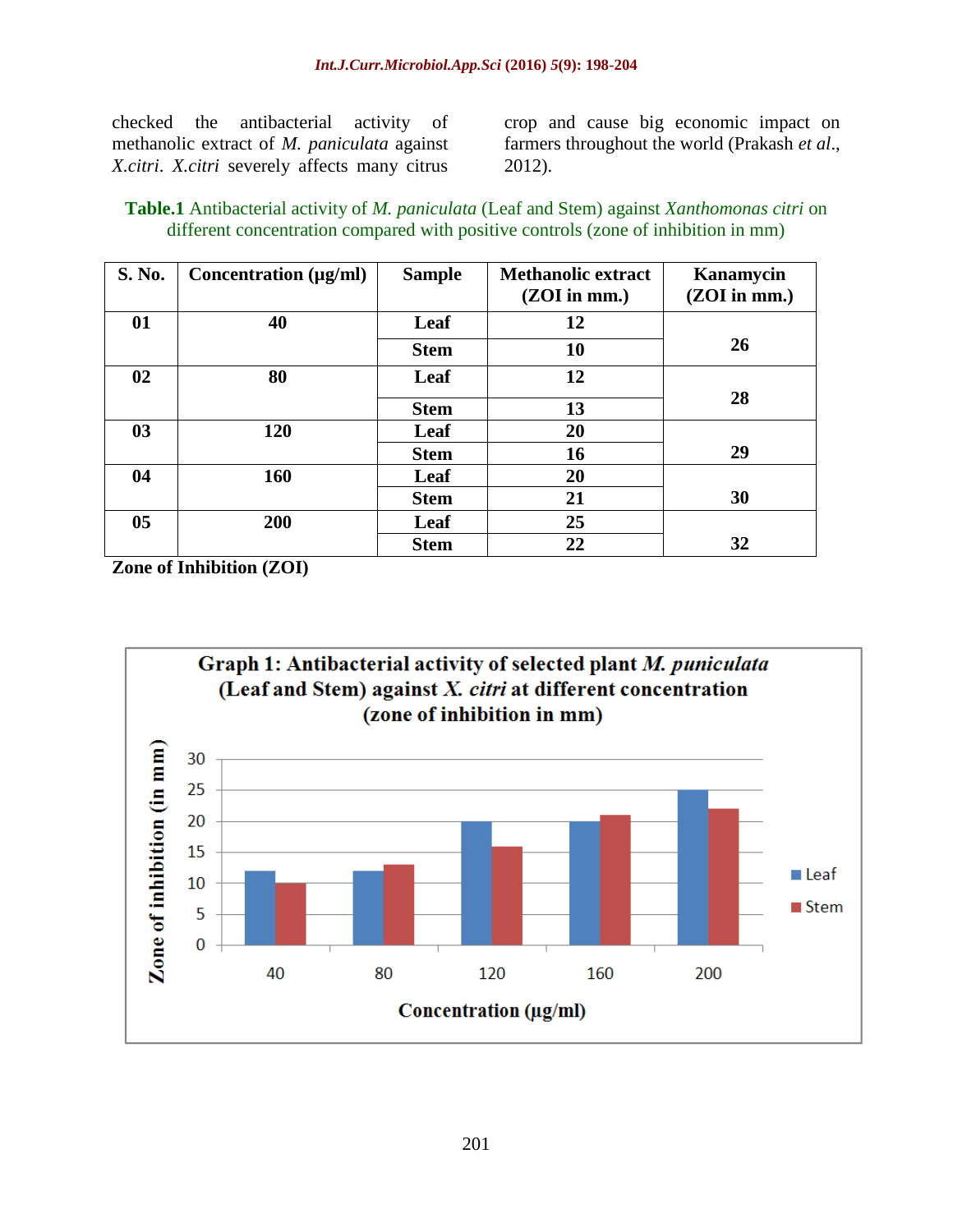

This is an initial step to control *X.citri* under in-vitro condition. The antibacterial activity of *M. paniculata*( Methanolic extract) showed different results on different level of concentration ( 40µg/ml, 80 µg/ml, 120  $\mu$ g/ml, 160  $\mu$ g/ml, 200  $\mu$ g/ml) but the maximum zone of inhibition was found on 200 µg/ml that is 25mm( leaves). On the same concentration the positive control Kanamycin gave 30mm zone of inhibition. The findings of Leksomboon *et al*., (2001) have been revealed that *X. axonopodis* pv.*citri* was inhibited against *H. subdariffa, P. guajava, S. pinnata,* and *T. indica* reduced the canker incidence varying from 18% to 52%. Antibacterial activity of vitex negundo against *X. campestris* pv. *citri* was reported by Devi *et al*., (2014) and observed that the chloroform and cow extract showed excellent zone of inhibition 14mm and 16mm respectively. Deshmukh *et al*., (2014) also worked on *X.citri* using agar well diffusion method and found the widest zone of inhibition that is 14mm. Jadhav and Deobhankar (2013) studied that *A. sativum, E. officinalis, E. globus* and *A. indica*  showed highest antibacterial activity against *X.citri*. The highest zone of inhibition is 24.4mm (*E. officinalis*). The comparison of

the stem of *M. paniculata* and leaf extracts, leaf extracts were effective against tested bacterial strains. The present study is an important attempt to develop plant based bactericides which are ecofriendly or beneficial to the management of *X. cirri*.

# **Acknowledgements**

Authors are thankful to School of Studies in Microbiology, Jiwaji University, Gwalior (M.P.) for providing necessary facilities during the tenure of research work.

# **References**

- Akpata, E.S., and Akinrinmisi, E.O. 1977. Antibacterial activity of extracts of some African chewing sticks. *Hos. Surg,* 44: 717-722.
- Aziz, S.S.S.A., M.A. Sukari, M. Rahmani, M. Kitajima, N. Aimi, Ahpandi, N.J. 2010. Coumarins from *Murraya paniculata* (Rutaceae). *Malaysian J. Anal. Sci.,* 14: 1–5.14.
- Beattie, G.A. 2006. Plant- Associated Bacteria: Survey, molecular phylogeny, genomics and recent advances, Samuel S. Gnanamanickam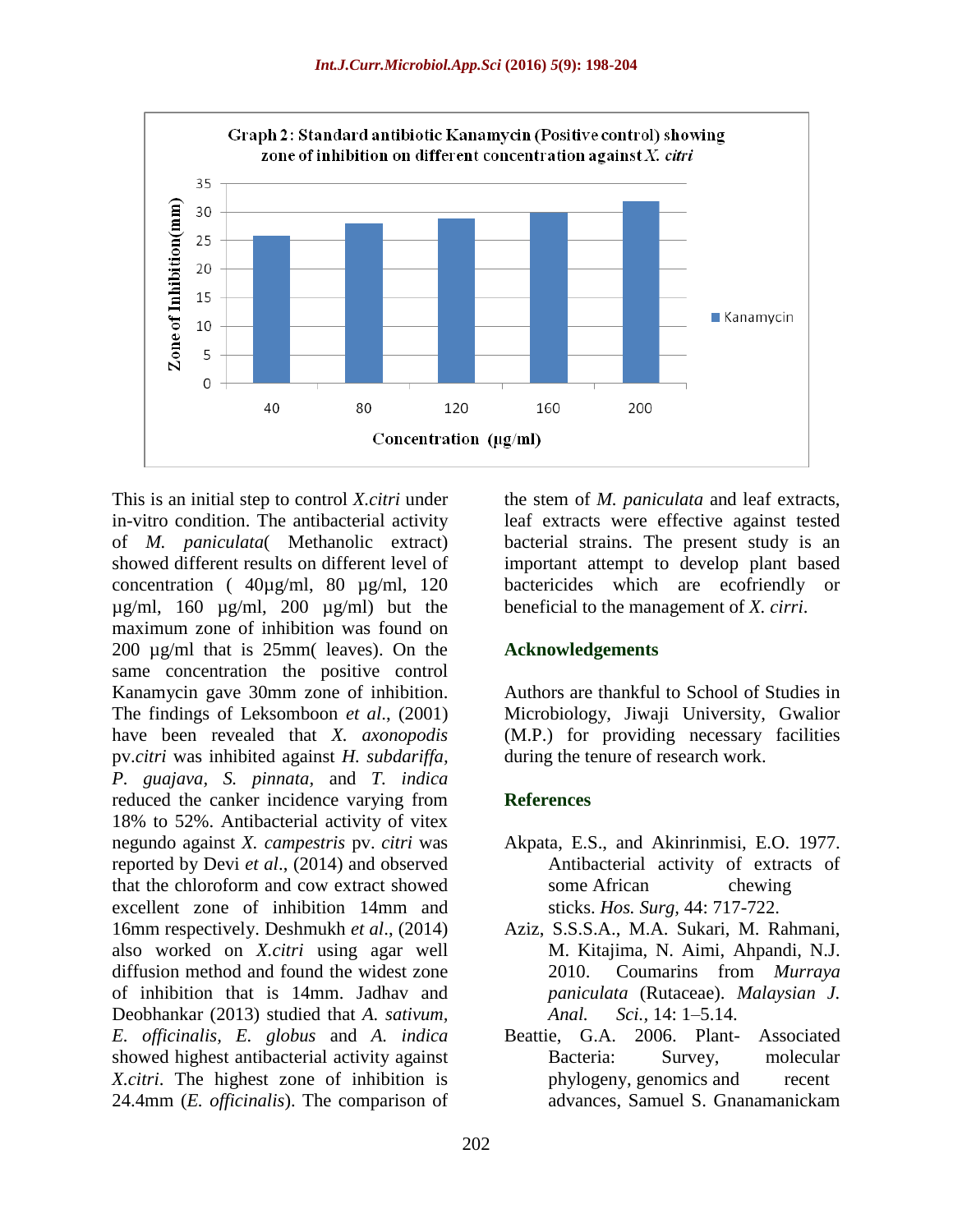editor, Springer Netherland. 1-56.

- Boch, J., and Bonas, U. 2010. "*Xanthomonas*AvrBs3 Family-Type III Effectors: Discovery and Function". *Annual Rev. Phytopathol.,* 48: 419–36.
- Bruce, T.J.A. 2010. GM as a route for delivery of sustainable crop protection. *J. Experimental Bot.,* 63(2): 537-541.
- Deshmukh, K.P., Deshmukh, Y.D. 2014. Antibacterial activity of (*Syzygium Aromaticum*) Clove, (*Zingiber Officinale*) Ginger, (*Allium Cepa*) Onion, (*Allium Sativum*) Garlic against three human and two plant pathogens. *Int. J. Green and Herbal Chem.,* 3(1): 204-210.
- Devi, N.V., Kumar, S.P. 2014. Evaluation of the Antibacterial Potential, Preliminary Phytochemical screening of Plant against Plant Pathogen. *Sci. Alert,* 8: 92-101.
- Ellis, S.D., M.J. Boehm, and Coplin, D. 2008. Bacterial diseases of plants.  $6<sup>th</sup>$ Fact sheet Agriculture and Natural Resources, The Ohio State University. Pp. 401. Pp. 06-2-4.
- Harborne, J.B. 1973. Phytochemical methods. London. Chapman and Hall. Ltd. Pp- 49188.
- Jadhav, M.D., and Deobhankar, K.P. 2013. Antibacterial activity of Medicinal plant's against *Xanthomonas citri*. *Int. J. Adv. Biotechnol. Res.,* 4(3): 315- 318.
- Kamba, A.S., Hassan, L.G. 2010. Phytochemical and Microbial Screening of *Parkinsonia Aculeata* L. Leaves. *Int. J. [Drug](http://ijddr.in/archive.php) and [Develop.](http://ijddr.in/archive.php) Res.,* 2(1): 1-7.
- Kavitha, H.U., and Satish, S. 2011. Ecofriendly management of plant pathogens by some medicinal plant extracts. *J. Appl. Toxicity,* 7(2): 449-461.
- Kinoshita, T., and Firman, K. 1996. Highly oxygenated flavonoids from *Murraya paniculata*. *Phytochem.,* 42: 1207–1210.
- Leksomboon, C., N. Thaveechai, and Kositaratana, W. 2001. Potential of Plant Extracts for controlling Citrus Canker of Lime. *Kasetsart J., (Nat. Sci.).* 35: 392-396.
- Nafade, S.D., and Verma, J.P. 1985. Drug resistant mutants of *Xanthomonas campestris* pv. *malvacearum*. *Indian Phytopathol.,* 38: 77-79.
- Nagumanthri, V., S. Rahiman, Tantry. B.A, P. Nissankararao, Phani, K.M. 2012. In vitro antimicrobial activity of *Acacia nilotica*, *Zizipus mauritiana*, *Bauhinia variegate* and *Lantana camara* against some clinical isolated strains. *Iran J. Sci. Technol.,* A2: 213- 217.
- Rodriguez, H., L. Aguilar, Lao, M. 1997. Variation in Xanthan production by antibiotic resistant mutants of *Xanthomonas campestris. Appl. Microbiol. Biotechnol.,* 48: 626-629.
- Saeed, S., S. Shah, R. Mehmood, and Malik. A. 2011. Paniculacin, a new coumarin derivative from *Murraya paniculata*. *J. Asian Natural Products Res.,* 13: 724–727.
- Sawangjaroen, N., S. Phongpaichit, S. Subhadhirasakul, M. Visutthi, Srisuwan, N. 2006. Thammapalerd, N. The anti-amoebic activity of some medicinal plants used by AIDS patients in southern Thailand. *Parasitol. Res.,* 98: 588–592.
- Seidemann, J. 2005. World Spice Plants: Economic Usage, Botany, Taxonomy; Springer. Berlin, Germany.
- Sharker, S.M., I.J. Shahid, Hasanuzzaman, M. 2009. Antinociceptive and bioactivity of leaves of *Murraya paniculata* (L.) Jack, Rutaceae. *Brazilian J. Pharmacognosy,* 19: 746-